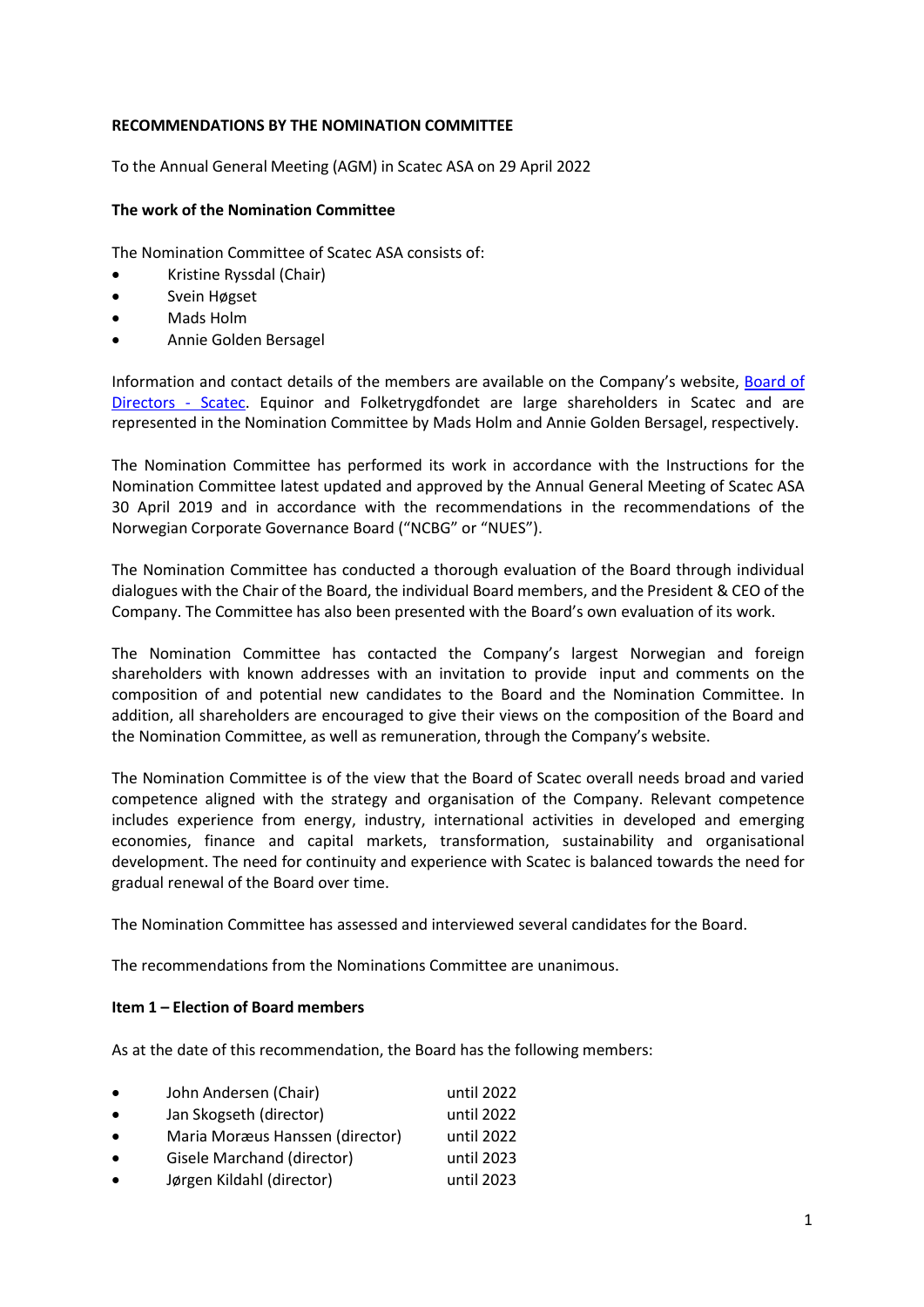The Nomination Committee proposes re-election of a two-year term for John Andersen, Jan Skogseth and Maria Moræus Hansen. Gisele Marchand and Jørgen Kildahl are not up for election and will continue as Board members.

John Andersen (born 1967) is currently the CEO of Scatec Innovation AS, and former COO of the REC Group, where he held several top management positions during his 12 years in the company. He has deep expertise in renewable energy and sustainability. Prior to REC, Andersen worked in Borregaard Industrier. Education: Master of Business and Economics from BI Norwegian Business School. John Andersen was elected as director in Scatec in 2013, and Chair in 2014. He is Chair of the Organisation and Remuneration Committee. John Andersen is independent of the Company's executive management and material business contacts. Andersen has participated in 10 of 10 Board meetings since the last AGM. Related parties of Andersen control 19,482,339 shares in Scatec ASA.

Jan Skogseth (born 1955) has 35 years of experience from the oil, gas, and renewable industry in Norway and internationally, and has held several top management positions. Skogseth was president and CEO of Aibel from 2008 to 2017, where he played a key role in establishing a new presence and business for the company on several continents. Skogseth is a board director in one listed company, SR Bank ASA, and also holds positions as chair in Gassco AS and director in Nammo AS. Education: Master of Science Mechanical Engineering, South Dakota School of Mines & Technology. Skogseth was elected as director in Scatec in 2016. Skogseth is independent of the Company's main shareholders and the Company's executive management and material business contacts. Skogseth has participated in 10 of 10 Board meetings since the last AGM. Number of shares in Scatec ASA: 23,000.

Maria Moræus Hanssen (born 1965) has extensive experience from the international oil and gas industry, including 4 years as CEO of DEA AG (Hamburg) and ENGIE E&P International SA (Paris). She has previously held executive positions in Norsk Hydro, Statoil (Equinor) and Aker ASA. Up until 1 January 2020, Moræus Hanssen was the COO and deputy CEO in the merged Wintershall Dea AG. Moræus Hanssen is a board director in two listed companies: Schlumberger Limited and Alfa Laval AB. She is the board chair for Wastefront AS, Oslobygg Kf, and Stiftelsen Nasjonalmuseet for kunst, and a director of the board in Eco Stor AS. Education: Master of Petroleum Engineering from Norwegian University of Science and Technology and Master of Petroleums Economics from IFP School. Moræus Hanssen was elected as director in Scatec in 2020. Moræus Hanssen is independent of the Company's main shareholders and the Company's executive management and material business contacts. Moræus Hanssen has participated in 8 of 10 Board meetings since the last AGM. Number of shares in Scatec ASA: 2,760.

Gisele Marchand (born 1958) is a full time non-executive director since 2018. She has top executive experience as CEO of the law firm Haavind, Eksportfinans ASA and the Government Pension fund. She was former EVP in DNB ASA responsible for the private and corporate market in Norway. Marchand is chair of the board in one listed company, Gjensidige Forsikring ASA, and director of the board in one additional listed company, Selvaag Bolig ASA. She is also chair of the board in Boligbygg Oslo Kf, Nationaltheateret AS, and Norgesgruppen Finans Holding AS, and director of the board of Eiendomsspar AS and Norgesgruppen ASA. Education: Master of Business from Copenhagen Business School. Marchand was elected as director in Scatec in 2017. She is also Chair of the Audit Committee. Marchand is independent of the Company's main shareholders and the Company's executive management and material business contacts. Marchand has participated in 10 of 10 Board meetings since the last AGM. Number of shares in Scatec ASA: 2,586.

Jørgen Kildahl (born 1963) is currently Senior Advisor in Energy Infrastructure Partners, and has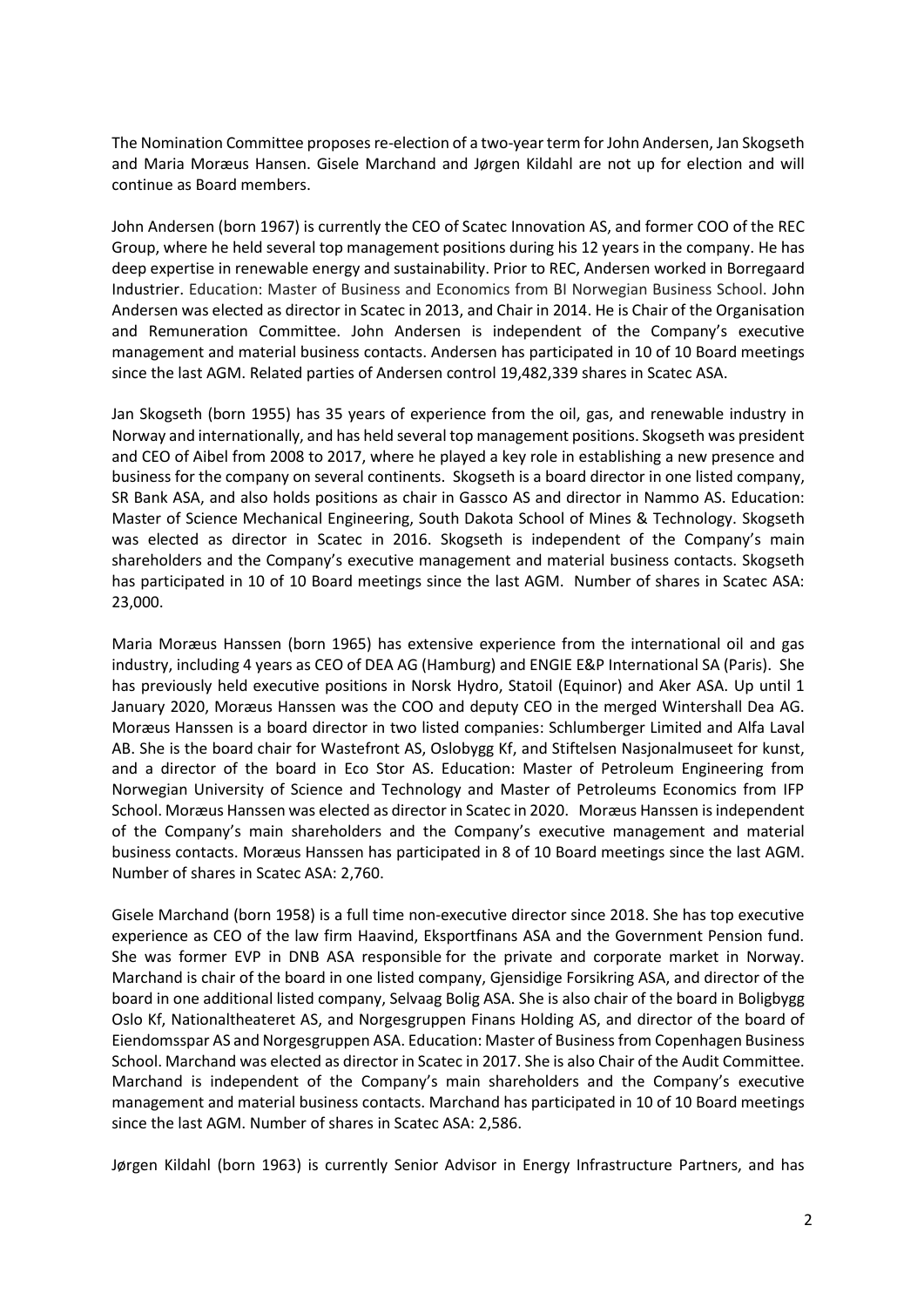extensive leadership experience from the energy sector, including 5 years as EVP in E.ON SE and 11 years in Statkraft AS, including 6 years as CEO of Statkraft Energi AS. Kildahl is a director of the board in two listed companies: Ørsted AS and Telenor ASA. He is also a director of the board of Alpiq AG. In the period 2010-2015 he held various positions in E.ON's group management, in addition to holding several board positions in the same group. Education: MSc in Economics and MBA from the Norwegian School of Economics, and Advanced Management Program at Harvard Business School. Kildahl was elected as Board member in Scatec in 2021. Kildahl is independent of the Company's main shareholders and the Company's executive management and material business contacts. Kildahl has participated in 10 of 10 Board meetings since the last AGM. Number of shares in Scatec ASA: 2,000.

More information about the Board members is found on the Company's website, Board of Directors - [Scatec.](https://scatec.com/investor/board-of-directors/)

Due to the growth and expansion of the company in recent years, the Nomination Committee recommends strengthening the Board with two new board members and proposes the election of Mette Krogsrud and Espen Gundersen for a two-year term.

Mette Krogsrud (born 1968) is currently EVP People & Corporate Affairs at Schibsted ASA (since 2019). She has more than 25 years leadership experience from a broad range of roles across industries including former positions as Managing Director Norway for Korn Ferry International (2015-2019), Investment Director and Group Director of Organization, HR and Communication in Ard Group (2011-2014) and various positions in Elopak, Conex Incorporated, Tinde, SATS and Dyno Industrier. Education: MSc ("Siviløkonom") from Norwegian School of Economics and Business Administration in Bergen ("NHH") and MSc in Organisational Change from Ashridge/Hult Business School, UK. Krogsrud is independent of the Company's main shareholders and the Company's executive management and material business contacts.

Espen Gundersen (born 1964) was the CFO of Tomra Systems ASA from 1999 to 2022 and played a key role in the international growth and expansion of Tomra. He has previous experience in various positions in Selmer ASA and Arthur Andersen. He is a board member in two listed companies: Kitron ASA (since 2017) and Hexagon Purus ASA (since 2020) where he also chairs the audit committees. He has previous board experience from Mesta and various Tomra subsidiaries. Education: MBA from the Norwegian School of Management, Oslo and Certified Public Accountant from the Norwegian School of Economics and Business Administration in Bergen. Gundersen is independent of the Company's main shareholders and the Company's executive management and material business contacts.

Krogsrud and Gundersen will bring relevant experience to the Board. Both have broad general experience and competence within business development and strategy. Krogsrud has in addition particular competence within the area of organisational development and Gundersen particular competence in international growth and expansion and within and finance- and capital markets.

Scatec has over the past years experienced significant growth, and the Company has a continued international growth strategy for the coming years. Scatec ASA has expanded its strategic focus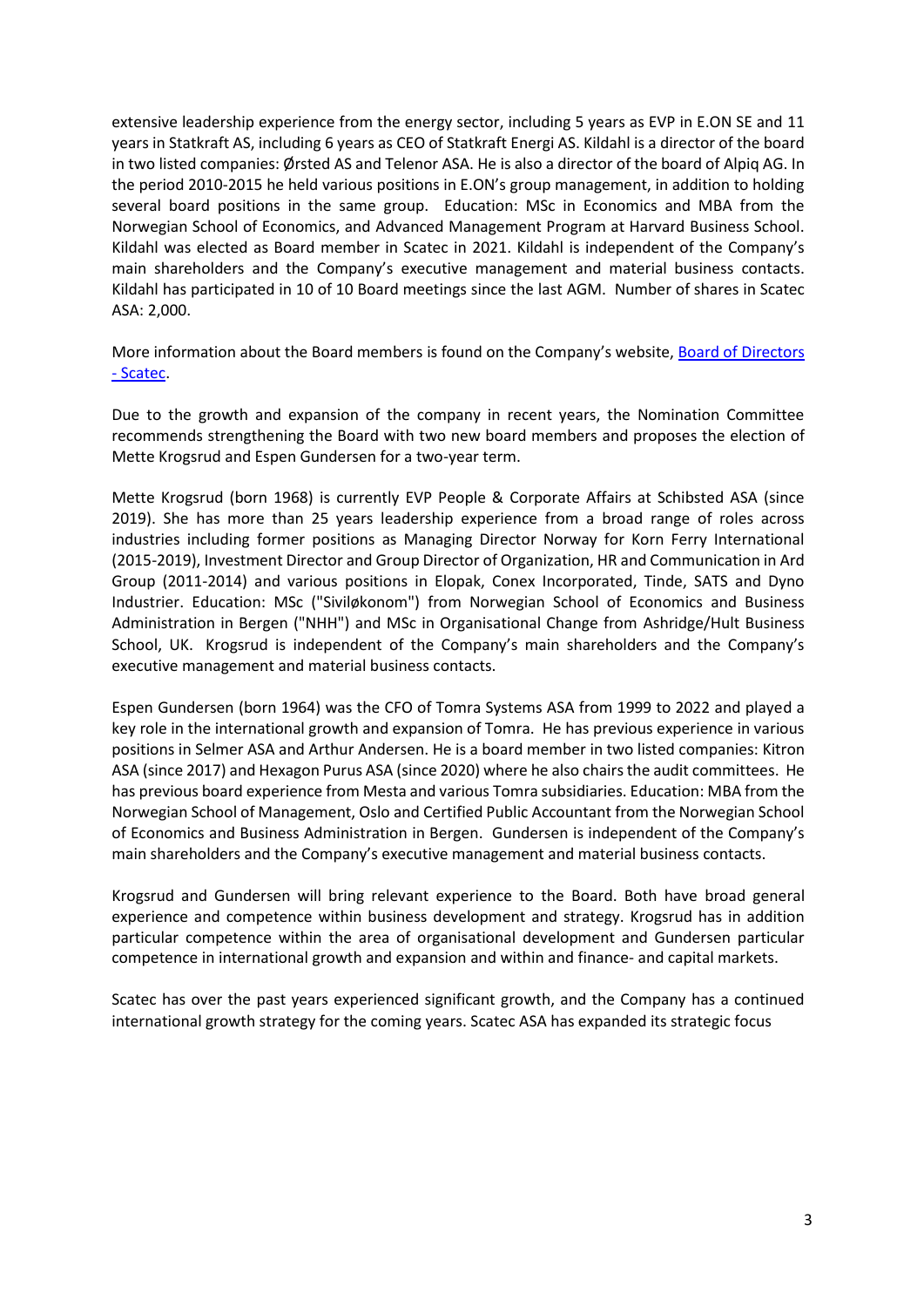area from being a solar company, to also include hydropower,wind power and storage, and hydrogen and green ammonia, thereby becoming a broader renewable energy company. The Nomination Committee is of the view that the proposal for Board members overall represents a composition with relevant competence and experience well suited for the Company.

The composition of the proposed Board meets the requirements of the Nomination Committee instructions and the recommendations of the Norwegian Corporate Governance Board ("NCBG" or "NUES").

#### **Proposed resolution:**

*The Company's Board of Directors consist of:*

| $\bullet$ | John Andersen        | until 2024 |
|-----------|----------------------|------------|
| $\bullet$ | Jan Skogseth         | until 2024 |
| $\bullet$ | Maria Moræus Hanssen | until 2024 |
| $\bullet$ | Mette Krogsrud       | until 2024 |
| $\bullet$ | Espen Gundersen      | until 2024 |
| $\bullet$ | Gisele Marchand      | until 2023 |
| $\bullet$ | Jørgen Kildahl       | until 2023 |

## **Item 2 – Election of Chair**

The Nomination Committee proposes that John Andersen is re-elected as Chair of the Board.

## **Proposed resolution:**

*John Andersen is elected Chair of the Board of Directors until 2024.* 

## **Item 3 – Remuneration to the Board**

At the Annual General Meeting in 2021, it was resolved that the Chair of the Board should receive remuneration of NOK 530,000, whilst each Director should receive remuneration of NOK 340,000 per year.

The Nomination Committee is of the view that remuneration of the Board should be competitive and aligned with the level in relevant listed publicly traded companies in Norway. Independent benchmark studies are taken into account. The Nomination Committee furthermore recommends introducing a requirement that Board members invest part of the Board remuneration in shares in the Company, in order to support alignment with the shareholders' interests. The Nomination Committee therefore proposes that the directors are required to invest at least 20% of the gross remuneration in shares in the Company, until they have shares of a total value corresponding to one year gross remuneration. On this background, the Nomination Committee proposes increasing the fees for the Chair and Board members by approximately 5%.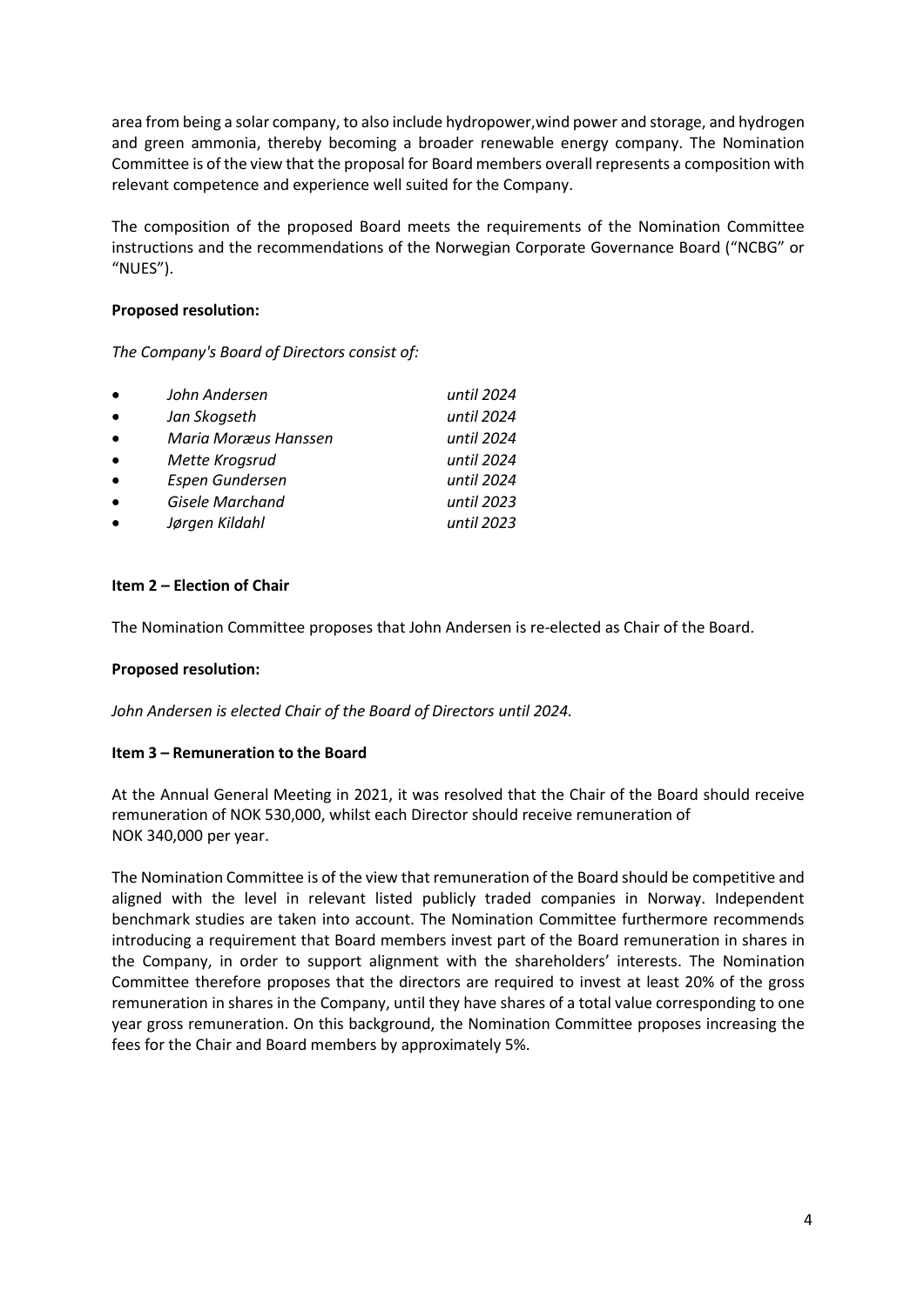# **Proposed resolution:**

*The annual compensation from the annual general meeting in 2022 until the annual generalmeeting in 2023 shall be:*

| The Chair of the Board of Directors | NOK 557,000 per year |
|-------------------------------------|----------------------|
| Directors of the Board of Directors | NOK 357,000 per year |

*Requirements for investment in the Company for parts of the annual remuneration:* 

- The members of the Board must use 20% of the gross board remuneration (excl. remuneration for committee work) to purchase shares in the Company until they (including their personal close associates/companies under their control) own shares of a value corresponding to one year's gross board remuneration (excl. remuneration for committee work).
- The purchase of shares shall take place in accordance with applicable statutes and regulations for primary insider trading and the company's primary insider manual. The purchase may be spread over time, but must be completed prior to the 2023 Annual General Meeting and constitute at least 20% of the gross board remuneration.
- The shares must be retained for as long as the Board member holds the position. Holdings exceeding one year's board remuneration are not subject to this requirement.
- The Nomination Committees shall monitor compliance with the share purchase scheme, and this will be a part of the Committee's assessment of candidates for election to subsequent periods.

# **Item 4 – Remuneration to the members of the Audit Committee and the Organsiation and Remuneration Committee.**

At the AGM in 2021 it was resolved that the Chair of the Audit Committee would receive annual remuneration of NOK 90,000, the members of the Audit Committee would receive annual remuneration of NOK 65,000, the Chair of the Organisation and Remuneration Committee would receive annual compensation of NOK 50,000 and the members would receive annual compensation of NOK 35,000.

The Nomination Committee is of the view that the fees in Scatec Board Committees have been somewhat low compared to relevant companies. The workload both in the Audit Committee and in the Organisation and Remuneration Committee has increased during the past years and the regulatory requirements for the Audit Committee have also increased, with a corresponding impact on the workload. This is reflected in the proposed increases in the fees for the Board Committees.

## **Proposed Resolution:**

*The annual compensation from the annual general meeting in 2022 until the annual generalmeeting in 2023 shall be:*

| The Chair of the Audit Committee                         | NOK 150,000 per year |
|----------------------------------------------------------|----------------------|
| Members of the Audit Committee                           | NOK 90,000 per year  |
| The Chair of the Organisation and Remuneration Committee | NOK 75,000 per year  |
| Members or the Organisation and Remuneration Committee   | NOK 55,000 per year  |

## **Item 5 - Remuneration to the Nomination Committee**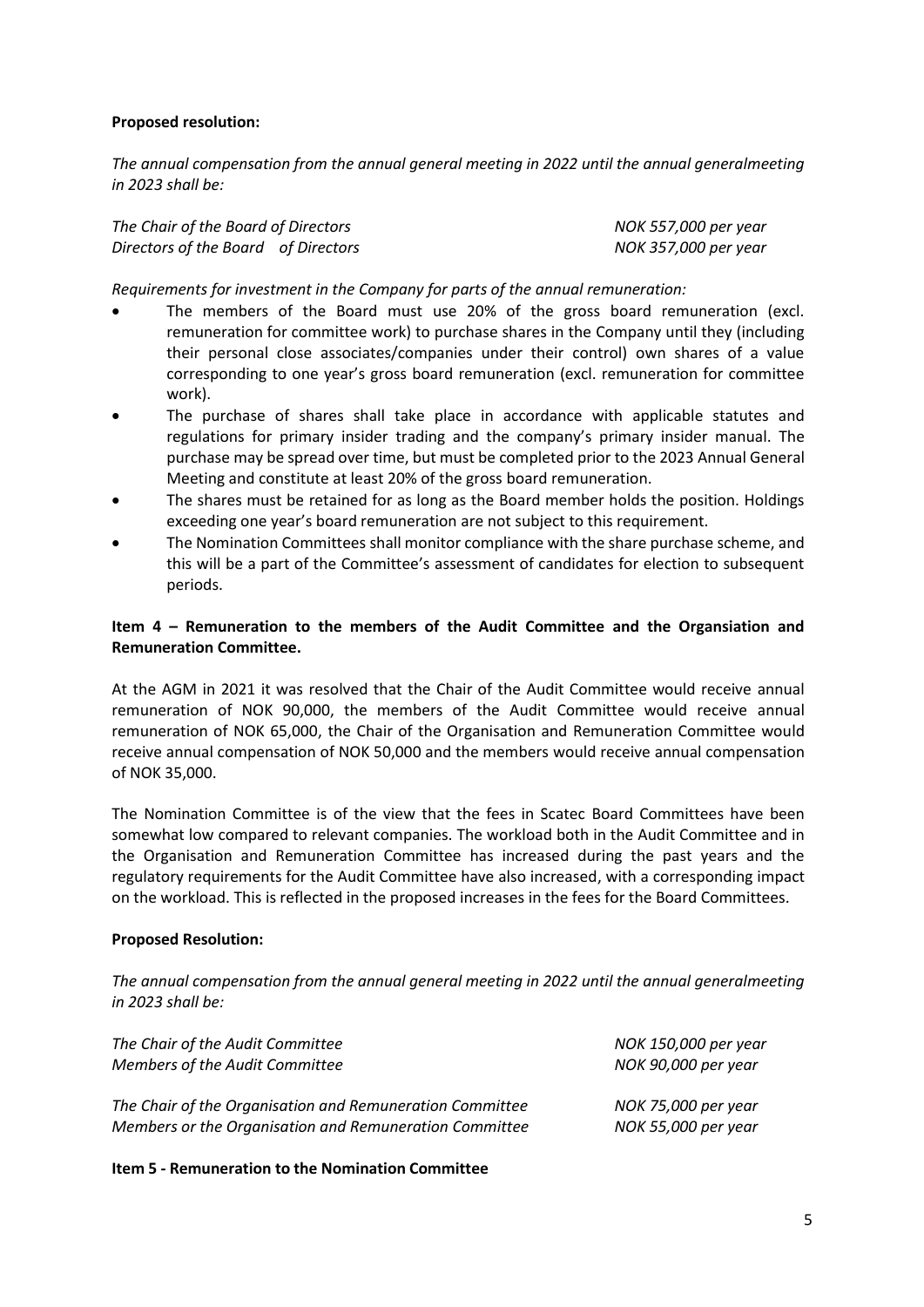At the annual general meeting in 2021, it was resolved that the Chair of the Nomination Committee would receive an annual compensation of NOK 57,000 and that the members of the Committee would receive an annual compensation of NOK 39,000. The Nomination Committee proposes to increase the fees by approximately 5%.

## **Proposed Resolution:**

*The annual compensation from the annual general meeting in 2022 until the annual generalmeeting in 2023 shall be:*

| The Chair of the Nomination Committee      | NOK 60,000 per year |
|--------------------------------------------|---------------------|
| <b>Members of the Nomination Committee</b> | NOK 40,000 per year |

#### **Item 6 – Election of members to the Nomination Committee**

| The Nomination Committee currently consists of: |            |  |
|-------------------------------------------------|------------|--|
| Kristine Ryssdal (Chair)                        | until 2022 |  |
| Svein Høgset                                    | until 2022 |  |
| Annie Golden Bersagel                           | until 2023 |  |
| Mads Holm                                       | until 2023 |  |

Contact details of the members are available on the Company's website, [Board of Directors -](https://scatec.com/investor/board-of-directors/) Scatec. All members of the nomination committee are independent of the Board and the executive management of the Company.

The Nomination Committee proposes that Kristine Ryssdal is re-elected for a term of two years and that Svein Høgseth is re-elected for a term of one year.

Kristine Ryssdal has since 2016 been EVP General Counsel in Yara International ASA. She previously held leading positions in both Equinor ASA and REC ASA. Ryssdal has since 2018 been a member of Norges Bank's Executive Board. Further, she has experience from the board of Borregaard ASA. Ryssdal is Cand. Jur. from University of Oslo, Norway and holds an LL.M degree from London School of Economics.

Svein Høgset is the CEO and CIO of Incentive AS, an investment management firm based in Oslo and Stockholm. Prior to founding Incentive in 2014, Mr Høgset lived and worked within investment banking and investment management in London between 1998 and 2014. Prior employers include Morgan Stanley, Goldman Sachs, Montrica Investment Management and TPG-Axon. Høgset holds a Master of Science in Business Administration from the Norwegian School of Economics (NHH) in Bergen, Norway.

Mads Holm is Senior Vice President & Head of Finance in Equinor ASA*,* where he among other things is responsible for Equinor's financial investments within the renewable industry. Prior to his current position, he held several other leading positions in the company. From 2003-2012 he was employed by Danske Markets. Holm holds a Master of Business and Accounting from Copenhagen Business School.

Annie Golden Bersagel is portfolio manager at Folketrygdfondet, responsible for sustainability. She

has previous experience from KLP Asset Management's department for responsible investments.